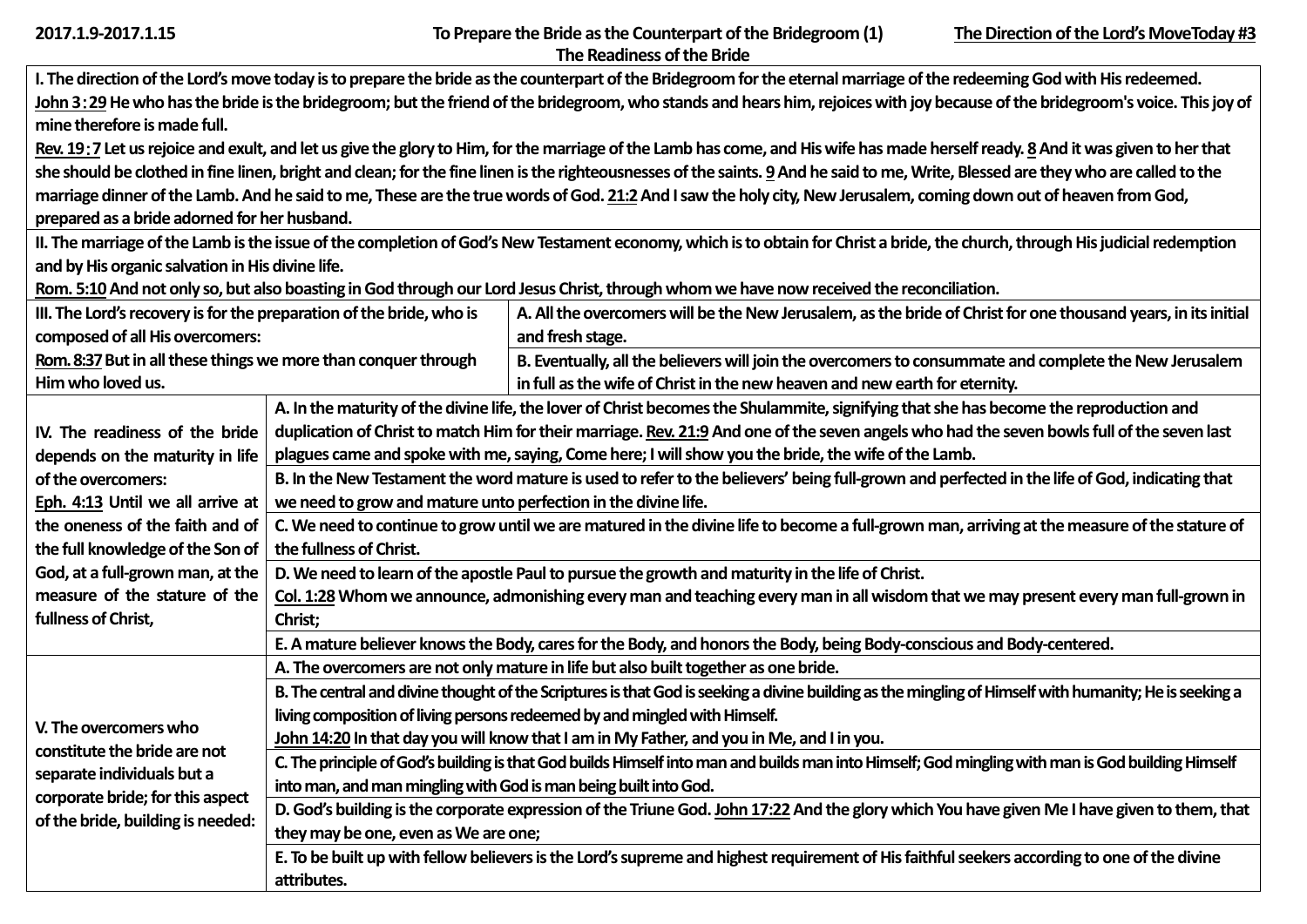|                                                                                                     | A. "Your eyes will see the King in His beauty"; "the King will desire your beauty".                                                             |                                                                                                           |                                                                |  |
|-----------------------------------------------------------------------------------------------------|-------------------------------------------------------------------------------------------------------------------------------------------------|-----------------------------------------------------------------------------------------------------------|----------------------------------------------------------------|--|
| VI. As the bride, the                                                                               | Isa. 33:17 Your eyes will see the King in His beauty;                                                                                           |                                                                                                           |                                                                |  |
| counterpart of the Bridegroom,                                                                      | B. In the corporate constitution of the Body of Christ, there is much beauty, excellency, and virtue.                                           |                                                                                                           |                                                                |  |
| the church needs beauty:                                                                            | C. The virtues manifested by us Christians should be the manifestation of the glory and beauty in the divine attributes; a Christian is one who |                                                                                                           |                                                                |  |
| S. S. 1:15 Oh, you are beautiful,                                                                   | has divinity as his element and reality, from which the divine glory and beauty are expressed through the human virtues.                        |                                                                                                           |                                                                |  |
| my love! Oh, you are beautiful!                                                                     | Phil. 1:20 According to my earnest expectation and hope that in nothing I will be put to shame, but with all boldness, as always, even now      |                                                                                                           |                                                                |  |
| Your eyes are like doves. 4:7                                                                       | Christ will be magnified in my body, whether through life or through death. 21 For to me, to live is Christ and to die is gain.                 |                                                                                                           |                                                                |  |
| You are altogether beautiful,                                                                       | D. The beauty of the bride is                                                                                                                   | 1. The beauty of the bride comes from the Christ who is wrought into the church and who is then expressed |                                                                |  |
| my love, And there is no                                                                            | for the presentation of the                                                                                                                     | through the church.                                                                                       |                                                                |  |
| blemish in you.                                                                                     | bride to Christ as the                                                                                                                          | 2. Our only beauty is the shining out of Christ from within us.                                           |                                                                |  |
|                                                                                                     | Bridegroom:                                                                                                                                     |                                                                                                           | 3. What Christ appreciates in us is the expression of Himself. |  |
| VII. According to Revelation 19:11-21, Christ will come as the fighting General with His bride, the |                                                                                                                                                 | A. When Christ comes with His army to fight against Antichrist and his                                    |                                                                |  |
| overcoming believers who are His army, to fight against Antichrist, the kings under him, and their  |                                                                                                                                                 | armies, He will come as the Son of Man, and as the Son of Man, He will                                    |                                                                |  |
| armies at Armageddon:                                                                               |                                                                                                                                                 | need a counterpart, His bride, to match and complete Him.                                                 |                                                                |  |

**The War at Armageddon (Rev. 19:11-21)**:

**a**.**Christ Coming to Tread the Great Winepress (11-16)**:

**Rev. 19**:**11And I saw heaven opened, and behold, a white horse, and He who sits on it called**  Faithful and True, and in righteousness He judges and makes war. 12 And His eyes are a flame of fire, **and on His head are many diadems, and He has a name written which no one knows but Himself. 13And He is clothed with a garment dipped in blood; and His name is called the Word of God. 14 And the armies which are in heaven followed Him on white horses, dressed in fine linen, white and clean. 15And out of His mouth proceeds a sharp sword, that with it He might smite the nations; and He will shepherd them with an iron rod; and He treads the winepress of the fury of the wrath of God the Almighty. 16And He has on His garment and on His thigh a name written, King Of KINGS And Lord Of LORDS.**

**b**.**A Great Dinner (17-18)**:

**17And I saw an angel standing in the sun, and he cried out with a loud voice, saying to all the birds that fly in mid-heaven, Come here; gather yourselves to the great dinner of God, 18 That you may eat the flesh of kings and the flesh of generals and the flesh of mighty men and the flesh of horses and of those who sit on them and the flesh of all men, both free and slave and small and great.**

**c**.**The Defeat and Perdition of Antichrist and the False Prophet (19-21)**:

**19And I saw the beast and the kings of the earth and their armies gathered together to make war with Him who sits on the horse and with His army. 20And the beast was seized, and with him the false prophet, who in his presence had done the signs by which he deceived those who received the mark of the beast and those who worshipped his image. These two were cast alive into the lake of fire, which burns with brimstone. 21And the rest were killed with the sword which proceeds out of the mouth of Him who sits on the horse, and all the birds were filled with their flesh.**

|                                                                                                                               | A. When Christ comes with His army to fight against Antichrist and his                                                                                                                                                                                                                                                                                                                                                                                                                                                                                                                                                                                                                |  |  |  |
|-------------------------------------------------------------------------------------------------------------------------------|---------------------------------------------------------------------------------------------------------------------------------------------------------------------------------------------------------------------------------------------------------------------------------------------------------------------------------------------------------------------------------------------------------------------------------------------------------------------------------------------------------------------------------------------------------------------------------------------------------------------------------------------------------------------------------------|--|--|--|
| armies, He will come as the Son of Man, and as the Son of Man, He will                                                        |                                                                                                                                                                                                                                                                                                                                                                                                                                                                                                                                                                                                                                                                                       |  |  |  |
| need a counterpart, His bride, to match and complete Him.                                                                     |                                                                                                                                                                                                                                                                                                                                                                                                                                                                                                                                                                                                                                                                                       |  |  |  |
| <b>B. Before His coming</b><br>back, Christ will have<br>a wedding, uniting<br>His overcomers to<br>Himself as one<br>entity: | 1. Christ will marry the one who has been fighting the<br>battle against God's enemy for years.<br>Eph. 6:11 Put on the whole armor of God that you<br>may be able to stand against the stratagems of the<br>devil,<br>12 For our wrestling is not against blood and flesh but<br>against the rulers, against the authorities, against the<br>world-rulers of this darkness, against the spiritual<br>forces of evil in the heavenlies.<br>13 Therefore take up the whole armor of God that<br>you may be able to withstand in the evil day, and<br>having done all, to stand.<br>2. In Revelation 19 Christ will marry the<br>overcomers, who have already overcome the evil<br>one. |  |  |  |

**C. After His wedding Christ will come with His bride to destroy Antichrist.**

**D. The wedding garment—Christ lived out of us as our subjective righteousness— qualifies us not only to attend the wedding but also to join in the army to fight with Christ against Antichrist in the ultimate war—the war at Armageddon.**

**Rev. 19**:**8 And it was given to her that she should be clothed in fine linen, bright and clean; for the fine linen is the righteousnesses of the saints.**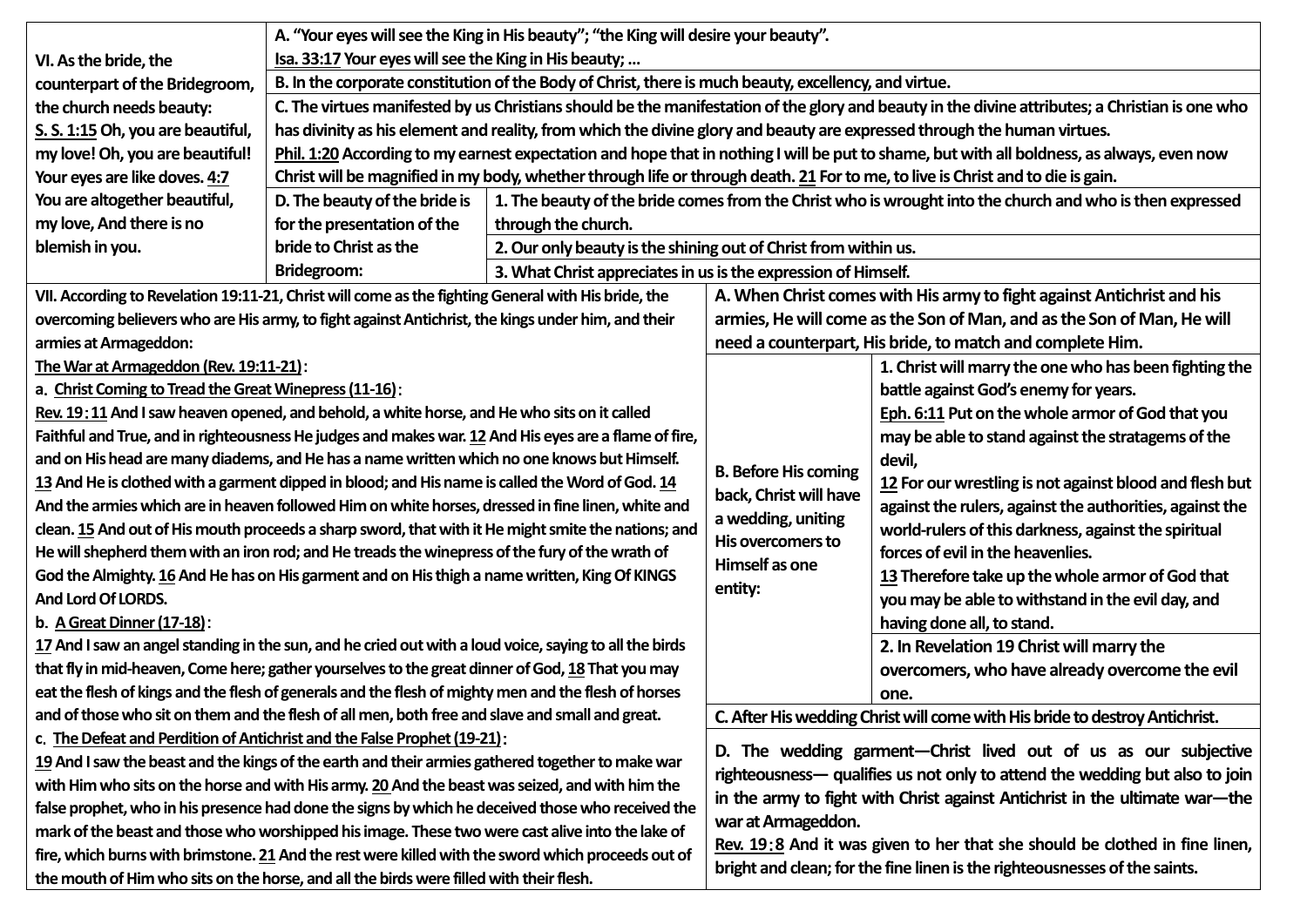## Experience:

**①What God wants is the New Jerusalem, which will be the totality of what the overcomers are. Eventually, all the overcomers will be the New Jerusalem, as the bride of Christ for one thousand years, in its initial and fresh stage. These one thousand years will be counted as one day, the wedding day. This will be the initial and fresh stage of the New Jerusalem as the bride of Christ. The overcomers will also be the New Jerusalem as the present Paradise of God in the millennial kingdom. This bride will be the Paradise of God. The three things are one: the bride, the city, and the Paradise of God. Eventually, the New Jerusalem will be consummated and completed in full, as the tabernacle of God and the wife of Christ in the new heaven and new earth for eternity. In the kingdom of one thousand years, the New Jerusalem will be composed only of the overcomers. Besides the overcomers there will be a great number of immature saints, but after the thousand-year kingdom, all the believers will be matured. The Lord has a way to cause all the believers to be matured. If we do not get matured in this age, we will be matured in the next age. The process of being matured in the next age, however, will be very severe. Eventually, all of the believers will join the overcomers to make the New Jerusalem larger than it was in the thousand-year kingdom. That will consummate and complete the New Jerusalem in full, as the tabernacle of God and the wife of Christ in the new heaven and new earth for eternity.**

Business life model: Important human relationships are, first of all, the relationship of the couple, then parent-child relationship, and the relationship with the superior at work. In business life you need to learn to serve your superior correctly. In the Ephesians Paul had said the following: "6 Not with eye-service as men-pleasers but as slaves of Christ, doing the will of God from the soul; 7 With good will serving as slaves, as serving the Lord and not men; 8 Knowing that whatever good thing each one does, this he will receive back from the Lord, whether he is a slave or a free man" (Eph. 6:6-8).

In the church services, those who are claiming for their natural opinions will not be useful to the Lord Jesus. The principle is the same for work. It is OK to discuss before the superior decides, but once the decision is made, it is necessary to follow that policy obediently. Paul had said that one should serve the Lord Jesus as a slave would serve his master. So in obeying and serving your superior, you need to experience and express Christ. If you are not carrying it out this way, you must repent and start carrying it out today. Even though it can be difficult, the important thing is to always rememberthat "today is easier than tomorrow." No matter how difficult it is to make the change today, it would be much easier than the disciplining in the darkness a thousand years. Amen!

**②There are many thousands of Christians on this earth. How then can so many be just one expression of God? The answer is in God's building! We must have the building. I do not have words to express what is on my heart concerning this matter. There is a vision open to me continuously day and night. First, on the negative side, it is impossible for any single individual to express God in a full way; then, on the positive side, the proper and adequate expression of God must be a coordinated, corporate expression. Remember, God's desire and purpose is that He be expressed and represented through man on this earth. But this is possible only when we are being mutually coordinated and built up together.** 

Incumbent youth model:God's goal is to build up the body of Christ, prepare the corporate bride of Christ. God saved you not for the creation of many single individuals who may love the Lord, but to build up a corporate bride. Even when you are living a church life, if you have your own goal apart from God's goal secretly, you will lose the blessings of the Lord. The individual can neither fully express God, nor can it be a bride to satisfy Christ. Unmarried incumbent young people need to get a spouse and build a marriage life. A single family cannot be the Body of Christ, needs to open up to the brothers and sisters, who are guiding, receive their help and move forward in the fellowship of the Body of Christ.

In the Ephesians Paul had said the following, "11 And He Himself gave some as apostles and some as prophets and some as evangelists and some as shepherds and teachers, 12 For the perfecting of the saints unto the work of the ministry, unto the building up of the Body of Christ, 15 But holding to truth in love, we may grow up into Him in all things, who is the Head, Christ, 16 Out from whom all the Body, being joined together and being knit together through every joint of the rich supply and through the operation in the measure of each one part, causes the growth of the Body unto the building up of itself in love" (Eph. 4:11-12、15-16). It is the gifted ones, the joints in the body that are perfecting you. You need to be connected with the advancing members in the church, open yourself and fellowship with them on various practical problems in marriage, business life, and church life. Through such fellowship you can be perfected. Through this fellowship, you can deal with your feelings, individualism, peculiarities that are not matching with the building-up. Once you are advancing on the course of building-up, your church life will match the direction of the Lord's move, you will grow and be greatly blessed. Hallelujah!